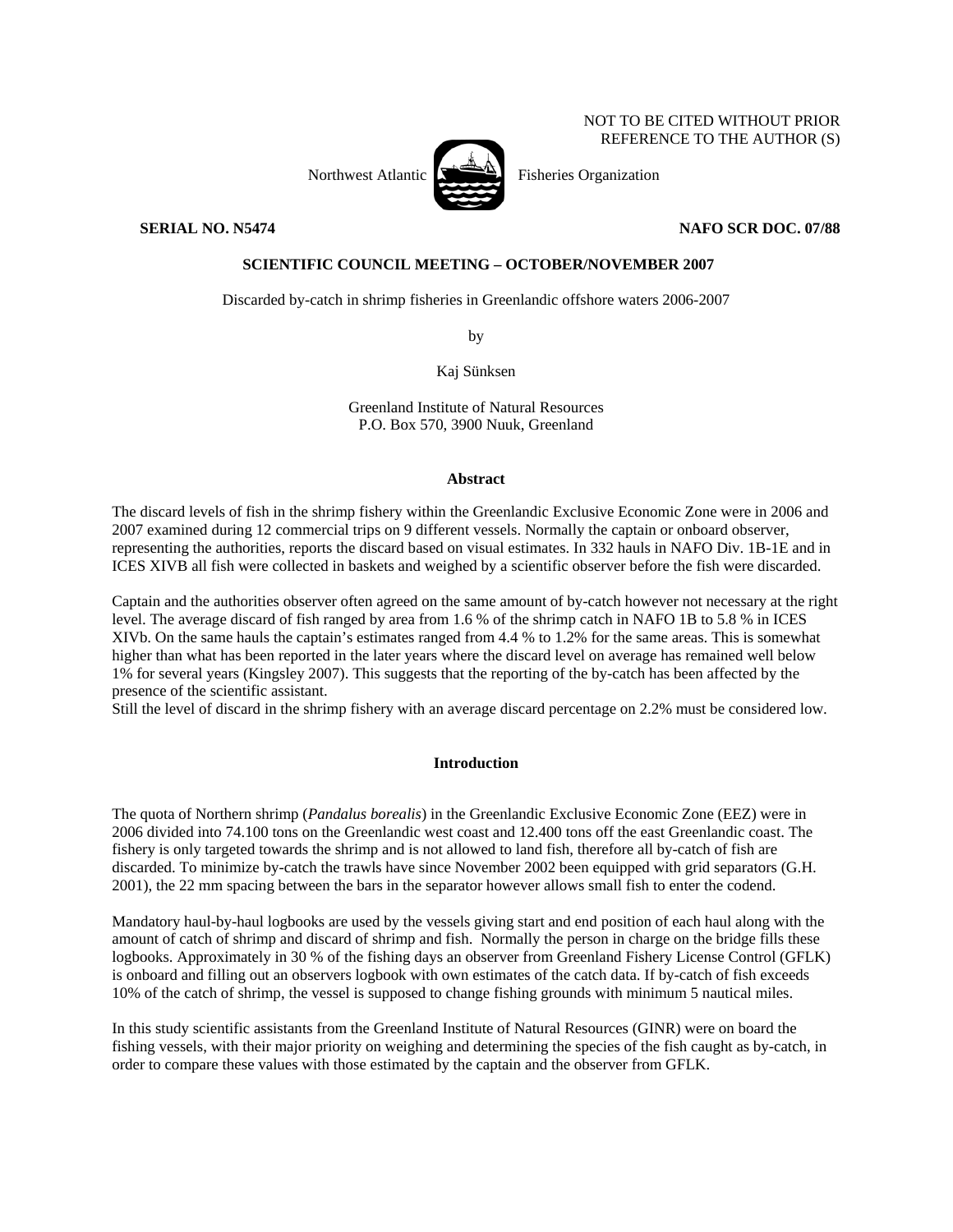#### **Materials and Methods**

In 2006 and 2007 scientific assistants were in 12 trips on board 9 different trawlers from 4 nations. The vessels used both single trawl and double trawl with a minimum mesh size at 40 mm.

In 332 hauls the by-catch of fish were collected in baskets and weighed by a scientific assistant. Both the east coast (ICES XIVb) the west coast (NAFO 1B, 1C, 1D and 1E) were covered. (Table 1, Figure 1). The captains and observers estimate of the by-catch are in most cases based only on eye estimation of the catch composition and size when on deck of the vessel.

The weights of the total catch of shrimp that are filed in the logbook are based on the onboard factory scales.

In most of the hauls the weight and length frequencies (TL in cm below) of cod (*Gadus morhua*), redfish (*Sebastes* sp.) or Greenland halibut (*Reinhardtius hippoglossoides*) were found in a sub sample. In 74 hauls the scientific assistant determined the complete species composition in the sub sample on board. For some species this was not possible and then the fish were allocated to family. E.g. the small redfish were only noted as Sebastes sp. If possible, the samples were frozen and brought back to the lab. The 74 stations were chosen randomly and before the haul was on deck.

The results obtained from the actual weighing of by-catch by the scientific assistant were planned not to be available to either captain or observer when they were filling out their logbooks. However in a few not planned occasions they accessed the raw data before filling out the logbook.

### **Results and Discussion**

In general the amounts of by-catch of fish, here presented as %, weight of total fish by-catch per total catch weight of shrimp, are low with a total average for all 332 hauls of 2.2 % (Table 1) and only few hauls were above the 10 % given in the law (Figure 2). The by-catch ranges from 1.6 % in NAFO 1B to 5.8 % in ICES XIVb (Table 2). The 3 most economically interesting species, redfish, cod and Greenland halibut are only found in relatively small proportions of the by-catch (Tables 3, 4 and 5).

Accordingly to logbooks provided to Greenland Fishery License Control (GFLK) were 1157 tons fish caught as bycatch in the shrimp fishery in NAFO subarea 1 in 2006 and a projection gives a fish discard in 2007 at 708, corresponding to respectively 0.8 and 0.5 % of the shrimpcatches (Kingsley 2007). In 2006 and 2007 the captains involved in the project estimated that they had discarded 1.1 % and 2.9% fish of the total catch of shrimp (Table 2). The difference however small, from the percentages given in table 2 suggests that the captain's estimations of the by-catches are affected by the presence of the scientific assistant from GINR. The actual discard levels on the involved vessels these years were found by the scientific observer to be 3.1 % and 1.6 % respectively (Table 2). If this behavioural difference are significant has to be examined more closely in a later investigation when logbook information on observer values is provided.

A large similarity between the observer and captain's estimate of by-catch is noticed. This is probably due that part of the observer's job is to bring irregularities to attention to the captain of the vessel. Therefore normally the amounts of by-catch estimated by the observer is accepted and copied by the captain.

One vessel logbook page should be filled every day by the captain. Since there are only fields for two species of fish in the logbook these two spaces are most often typed as "Mixed fish" and redfish (Table 3). Even if the largest proportion in a haul have been of another species of fish. That is why there is no captains or observers estimate on the amount of Greenland halibut or cod in table 4 and 5. It is evident that the highest by-catch rates (0.17 % in NAFO Div. 1E vs. 0.02% in 1B) of Cod are found in the southern areas (Table 5) while the highest levels of Greenland halibut discards are found in the northern areas (0.34% in NAFO Div. 1B vs. 0.04% in 1E) (Table 4). These different levels reflects the geographical distribution of the two species, as cod in 2006 and 2007 are found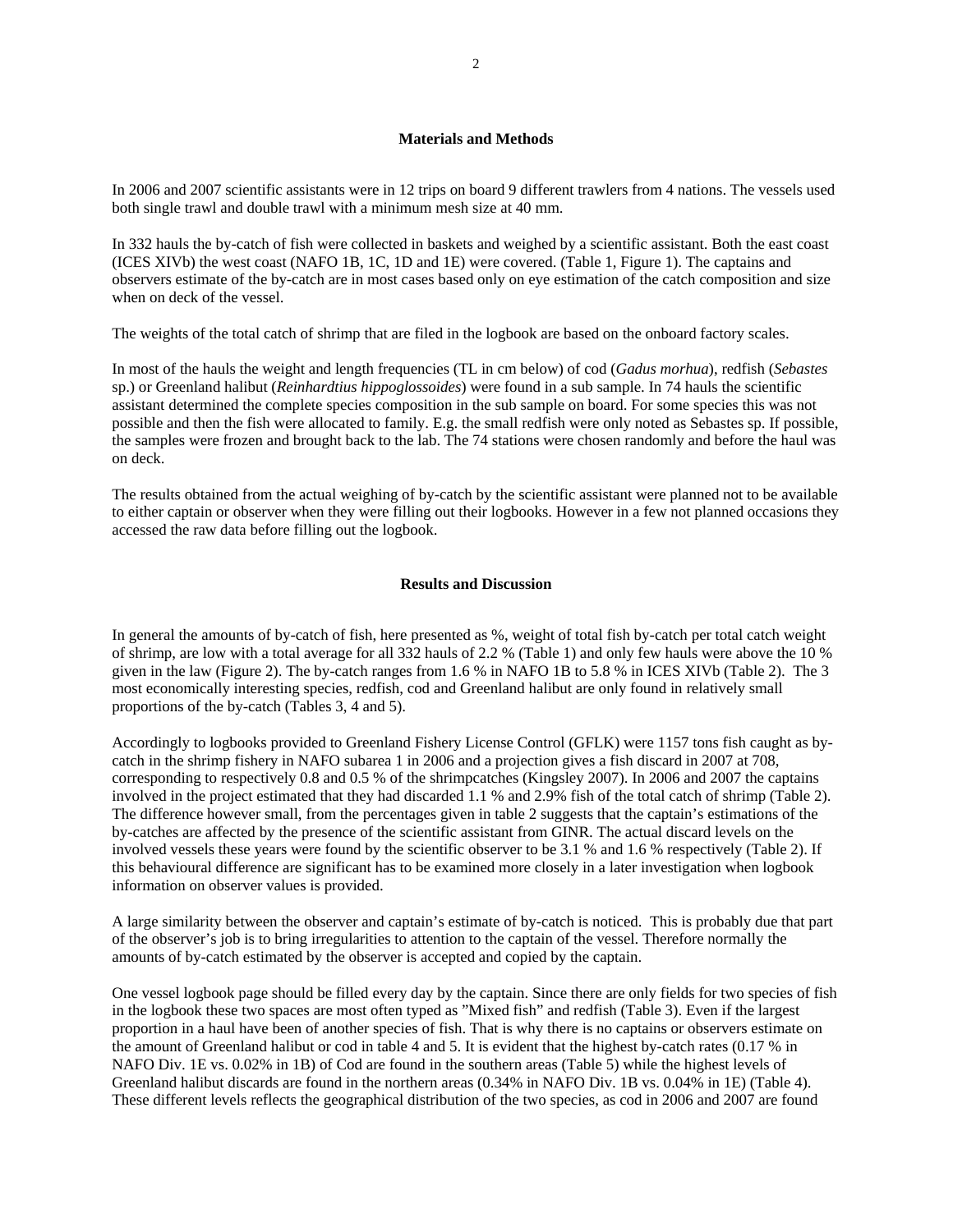very southerly distributed (Sünksen 2007) while small Greenland halibut are primary found on the nursery grounds in NAFO Div. 1B. Although the actual levels are low it should be kept in mind that NAFO Div. 1B is the area where the majority of the shrimp fishery has moved to in the later years (Kingsley 2007).

In 74 hauls the composition of the by-catch were found by examining a subsample of each haul. The far most discarded fish is the redfish and therefore the only "species" that regularly are being reported separately in its own field in the logbook. (Table 6) As seen in the table the 7 most dominating species or families were Redfish (*Sebastes* sp.), Capelin (*Mallotus villosus*), Goiter blacksmelt (*Bathylagus euryops*), American plaice (*Hippoglossus platessoides*), Elpouts (*Lycodes* sp.), Greenland halibut (*Reinhardtius hippoglossoides*) and Cod (*Gadus morhua*). The Goiter blacksmelt has however only been found in dense concentrations on the east coast of Greenland. No mammals were caught in any of the 332 hauls.

The use of grid separators in front of the codend gives only by-catch of relatively small fish. The lengths (TL) are given in figure 3 and 4 in cm below). The modes of the length distribution of cod, greenland halibut and redfish caught in ICES XIVb are at 20-21, 18-22 and 13-14 cm respectively (Figure 3). Both the Greenlandic and the German survey in the same area indicate that larger fish are present in the area. (ICES 2007). The length distributions for the three species in the NAFO area (Figure 4) differ somehow from those in the ICES area. The fish caught in the codend are still relatively small, very few fish larger than 25 cm were caught. Due to the more flattened appearance, it seems that longer Greenland halibut goes through the grids than the roundfishs; cod and redfish.

The length distribution for redfish shows a mode at 8-12 cm while Greenland halibut has two, first at 13 cm and the other around 23 cm. Finally it seems that part of a 2007 year class of cod were found in the shrimp fishery in the first half of 2007. Two distinct modes are seen. The first at 8 cm and the other (which most likely the 2006 year class) at 18 cm. These length modes are in agreement with those found from the Greenlandic combined shrimp and fish survey, except that no large fish were found in this investigation due to the sorting grids (Sünksen & Jørgensen 2007).

#### **Acknowledgements**

This project was partly financed by the EU project : "CEDER, Catch, Effort and Discard Monitoring in Real Time" (Homepage: http://ceder.jrc.cec.eu.int/ceder.php).

# **References**

G.H. 2001. Hjemmestyrets bekendtgørelse nr. 39 af 6. december 2001 om regulering af fiskeri ved tekniske bevaringsforanstaltninger. http://www.nanoq.gl/gh.gl-love/dk/2001/bkg/bkg\_nr\_39-2001\_dk.htm

ICES. 2007. Report of the North Western Working Group. *ICES C.M. Doc*. 2007/ACFM:17, 604 pp.

Kingsley M. C. S. 2007. The Fishery for Northern Shrimp (*Pandalus borealis*) off West Greenland, 1970-2007. *NAFO SCR Doc*., No. 07/69, Serial No. N5455.

SÜNKSEN, K. and O. JØRGENSEN. 2007. Biomass and abundance of demersal fish stocks off West Greenland estimated from the Greenland shrimp survey, 1988-2006. *NAFO SCR Doc*., No. 07/28, Serial No. N5380.

SÜNKSEN, K. 2007. A preliminary estimate of Atlantic cod (*Gadus morhua*) biomass in West Greenland offshore waters (NAFO Subarea 1) for 2007 and recent changes in the spatial overlap with Northern shrimp (*Pandalus borealis*). *NAFO SCR Doc*., No. 07/73, Serial No. N5459.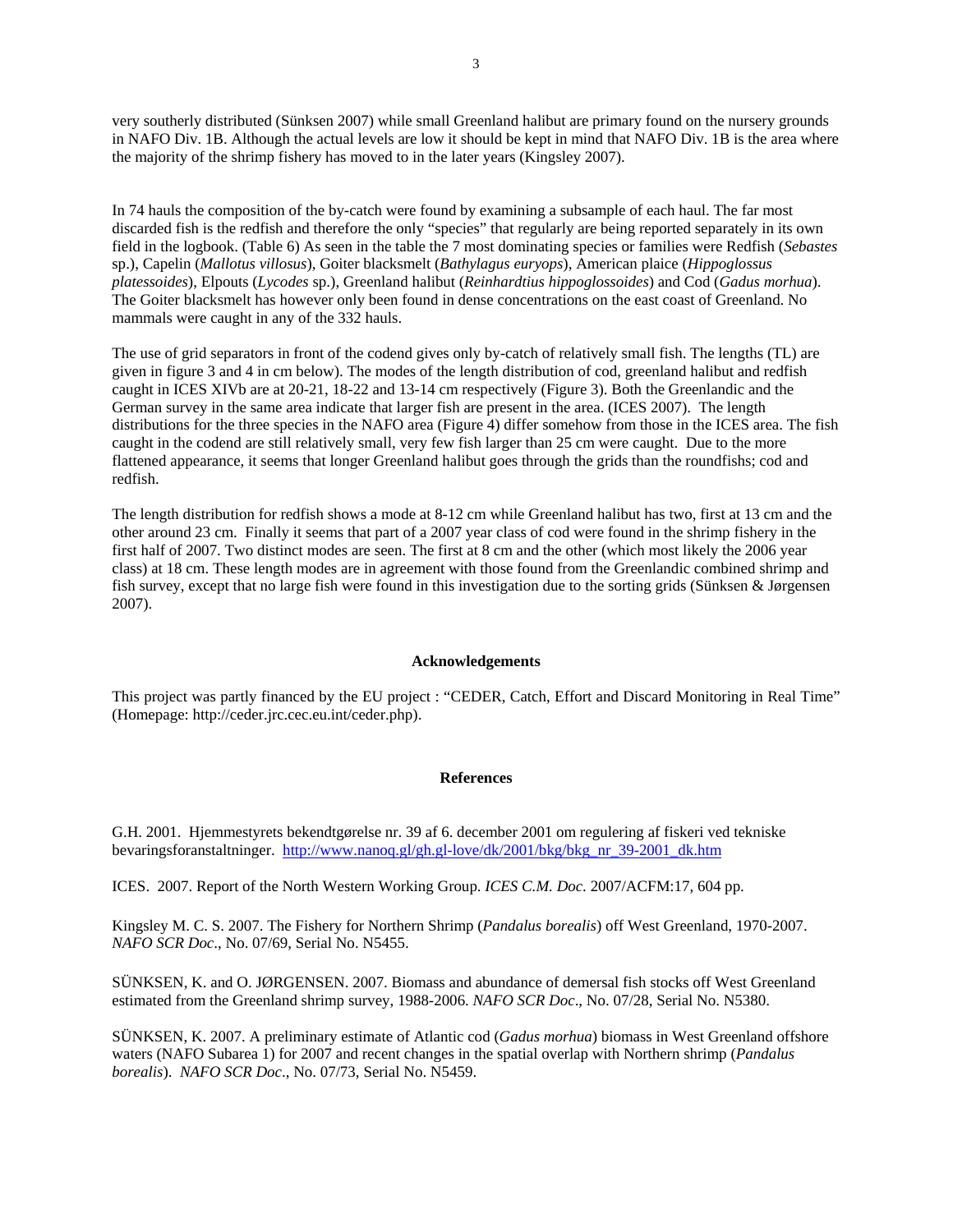| Number of hauls by area |                 |        |      |                  |         |    |                         |  | Catch of        | Discarded by-catch of fish $(Kg)$ |         |          |             |                        |       |
|-------------------------|-----------------|--------|------|------------------|---------|----|-------------------------|--|-----------------|-----------------------------------|---------|----------|-------------|------------------------|-------|
| Year                    | Date            | Vessel | Trip | <b>ICES XIVB</b> | NAFO 1B |    | NAFO 1C NAFO 1D NAFO 1E |  | total n by trip | shrimp $(Kg)$                     | Captain | Observer | <b>GINR</b> | % Weight $\frac{1}{2}$ | SE    |
| 2006                    | 11/2-14/3       |        |      | 55               |         |    |                         |  | 55              | 137072                            | 5895    | 5672     | 7738        | 5.6                    | 1.15  |
| 2006                    | $27/4 - 9/5$    | B      |      | 18               |         |    |                         |  | 18              | 26679                             | 1560    | 1560     | 1272        | 4.8                    | 1.49  |
| 2006                    | $28/7 - 6/8$    | $\sim$ |      |                  |         |    |                         |  | 16              | 137461                            | 6635    | 6635     | 4447        | 3.2                    | 0.87  |
| 2006                    | $18/3 - 30/8$   | D      |      |                  |         |    |                         |  | 28              | 212715                            | 6755    | 6755     | 6754        | 3.2                    | 0.63  |
| 2006                    | $12/10 - 24/10$ | E      |      |                  |         | 24 |                         |  | 24              | 189541                            | 2475    | 2775     | 4608        | 2.4                    | 0.32  |
| 2006                    | $1/12 - 11/12$  | F      | h    |                  | 18      |    |                         |  | 20              | 166087                            | 1635    | 1640     | 2166        | 1.3                    | 1.60  |
| 2007                    | $15/1 - 12/2$   | E      |      | 20               |         |    |                         |  | 42              | 220979                            | 2150    | 2145     | 4801        | 2.2                    | 52.60 |
| 2007                    | $24/1 - 13/2$   | G      | 8    |                  | 18      |    |                         |  | 29              | 228683                            | 712     | 1860     | 2851        | 1.2                    | 0.82  |
| 2007                    | $10/3 - 21/3$   | G      |      |                  | 25      |    |                         |  | 27              | 193998                            | 3034    | 3746     | 4212        | 2.2                    | 0.35  |
| 2007                    | $12/5 - 28/5$   | Н      | 10   |                  | 19      |    | 10                      |  | 33              | 298266                            | 2611    | 2611     | 3562        | 1.2                    | 0.27  |
| 2007                    | $18/5 - 28/5$   | E      | 11   |                  | 16      |    |                         |  | 20              | 129091                            | 3871    | 3871     | 4137        | 3.2                    | 0.75  |
| 2007                    | $15/6 - 24/6$   |        | 12   |                  | 20      |    |                         |  | 20              | 190096                            | 1100    | 1100     | 697         | 0.4                    | 0.18  |
|                         |                 |        | Sum  | 93               | 119     | 61 |                         |  | 332             | 2130668                           | 38433   | 40370    | 47246       | 2.2                    | 6.74  |

**Table 1.** Number of hauls by area and trip, covered by GINR on 12 trips with 9 different vessels. Catch of shrimp based on captain's logbook  $1)$  Percentage discarded by-catch of al fish species from total catch of shrimp. Based on weight estimate by GINR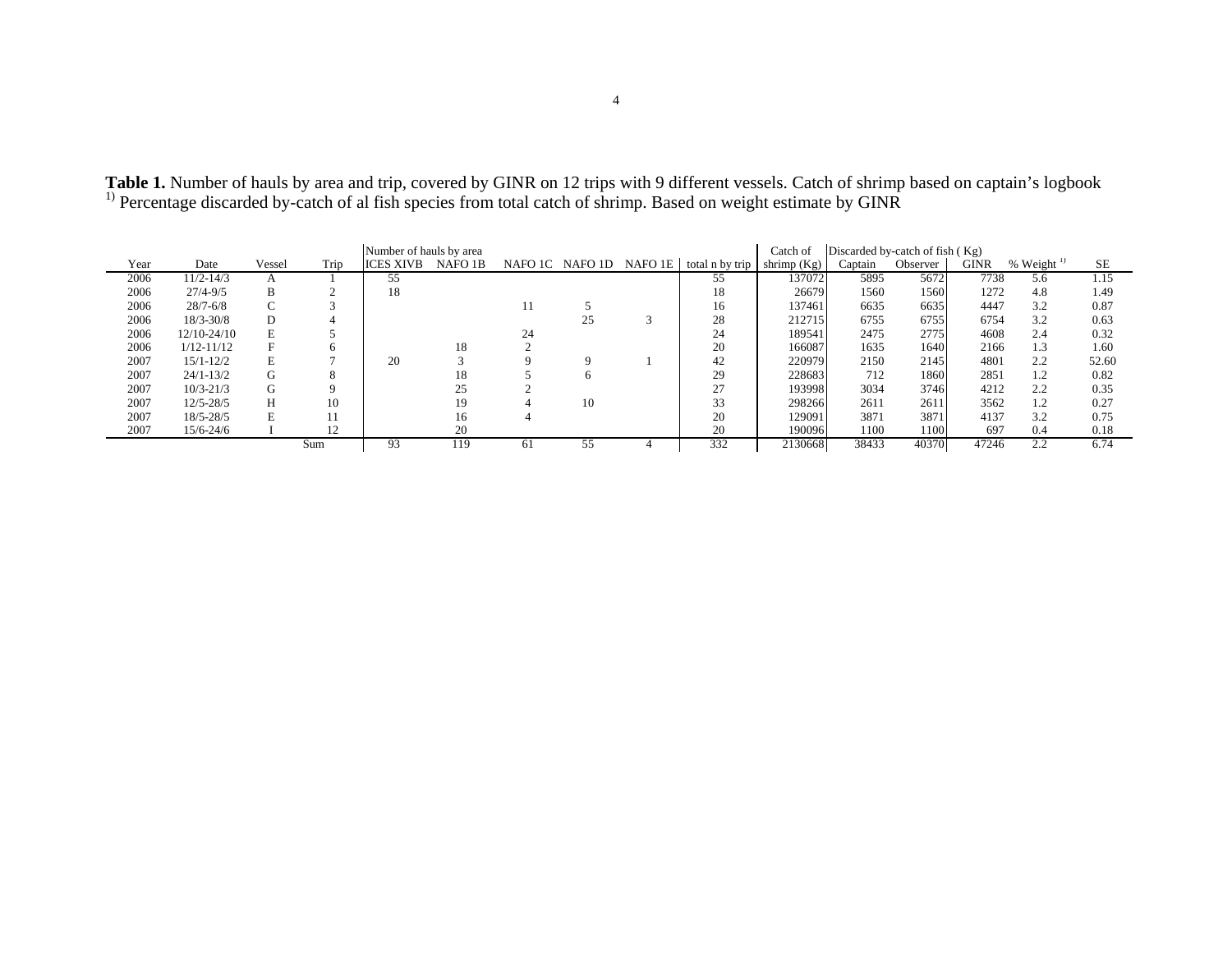Table 2. Captain's, observer's and scientific assistant's estimates of weight of discarded by-catch of all fish species. Compared with weight of the total catch of shrimps as given in the captains logbook. Values from a) 2006, b) 2007 and c) 2006 and 2007 together.

<sup>1)</sup> Percentage discarded by-catch of fish from total catch of shrimp. Based on weight estimate by GINR

| a) | 2006                |                | Catch of    | Discarded by-catch of fish (Kg) |          |             |                          |           |
|----|---------------------|----------------|-------------|---------------------------------|----------|-------------|--------------------------|-----------|
|    | Area                | n              | shrimp (Kg) | Captain                         | Observer | <b>GINR</b> | $%$ Weight <sup>1)</sup> | <b>SE</b> |
|    | <b>ICES XIVB</b>    | 73             | 163751      | 7455                            | 7232     | 9010        | 5.5                      | 0.94      |
|    | NAFO <sub>1B</sub>  | 18             | 151332      | 1360                            | 1365     | 1989        | 1.3                      | 1.78      |
|    | NAFO <sub>1</sub> C | 37             | 307273      | 8120                            | 8420     | 8103        | 2.6                      | 0.32      |
|    | NAFO <sub>1</sub> D | 30             | 235017      | 7810                            | 7810     | 7583        | 3.2                      | 0.66      |
|    | <b>NAFO 1E</b>      | 3              | 12182       | 210                             | 210      | 301         | 2.5                      | 0.44      |
|    | Sum                 | 161            | 869555      | 24955                           | 25037    | 26986       | 3.1                      | 0.51      |
|    |                     |                |             |                                 |          |             |                          |           |
| b) | 2007                |                | Catch of    | Discarded by-catch of fish (Kg) |          |             |                          |           |
|    | Area                | $\mathbf n$    | shrimp (Kg) | Captain                         | Observer | <b>GINR</b> | % Weight <sup>1)</sup>   | SE        |
|    | <b>ICES XIVB</b>    | 20             | 31779       | 1065                            | 1060     | 2303        | 7.2                      | 108.62    |
|    | <b>NAFO 1B</b>      | 101            | 812755      | 10119                           | 11546    | 13546       | 1.7                      | 0.29      |
|    | NAFO <sub>1</sub> C | 24             | 195583      | 1028                            | 1248     | 2059        | 1.1                      | 1.97      |
|    | <b>NAFO 1D</b>      | 25             | 220395      | 1221                            | 1434     | 2317        | 1.1                      | 0.37      |
|    | NAFO <sub>1E</sub>  | 1              | 601         | 45                              | 45       | 35          | 5.9                      |           |
|    | Sum                 | 171            | 1261113     | 13478                           | 15333    | 20260       | 1.6                      | 13.07     |
|    |                     |                |             |                                 |          |             |                          |           |
| c) | 2006-2007           |                | Catch of    | Discarded by-catch of fish (Kg) |          |             |                          |           |
|    | Area                | $\mathbf n$    | shrimp (Kg) | Captain                         | Observer | <b>GINR</b> | $%$ Weight <sup>1)</sup> | <b>SE</b> |
|    | <b>ICES XIVB</b>    | 93             | 195530      | 8520                            | 8292     | 11313       | 5.8                      | 23.91     |
|    | NAFO <sub>1</sub> B | 119            | 964087      | 11479                           | 12911    | 15535       | 1.6                      | 0.36      |
|    | NAFO 1C             | 61             | 502856      | 9148                            | 9668     | 10161       | 2.0                      | 0.80      |
|    | NAFO <sub>1D</sub>  | 55             | 455412      | 9031                            | 9244     | 9900        | 2.2                      | 0.44      |
|    | NAFO <sub>1E</sub>  | $\overline{4}$ | 12783       | 255                             | 255      | 337         | 2.6                      | 0.93      |
|    | Sum                 | 332            | 2130668     | 38433                           | 40370    | 47246       | 2.2                      | 6.74      |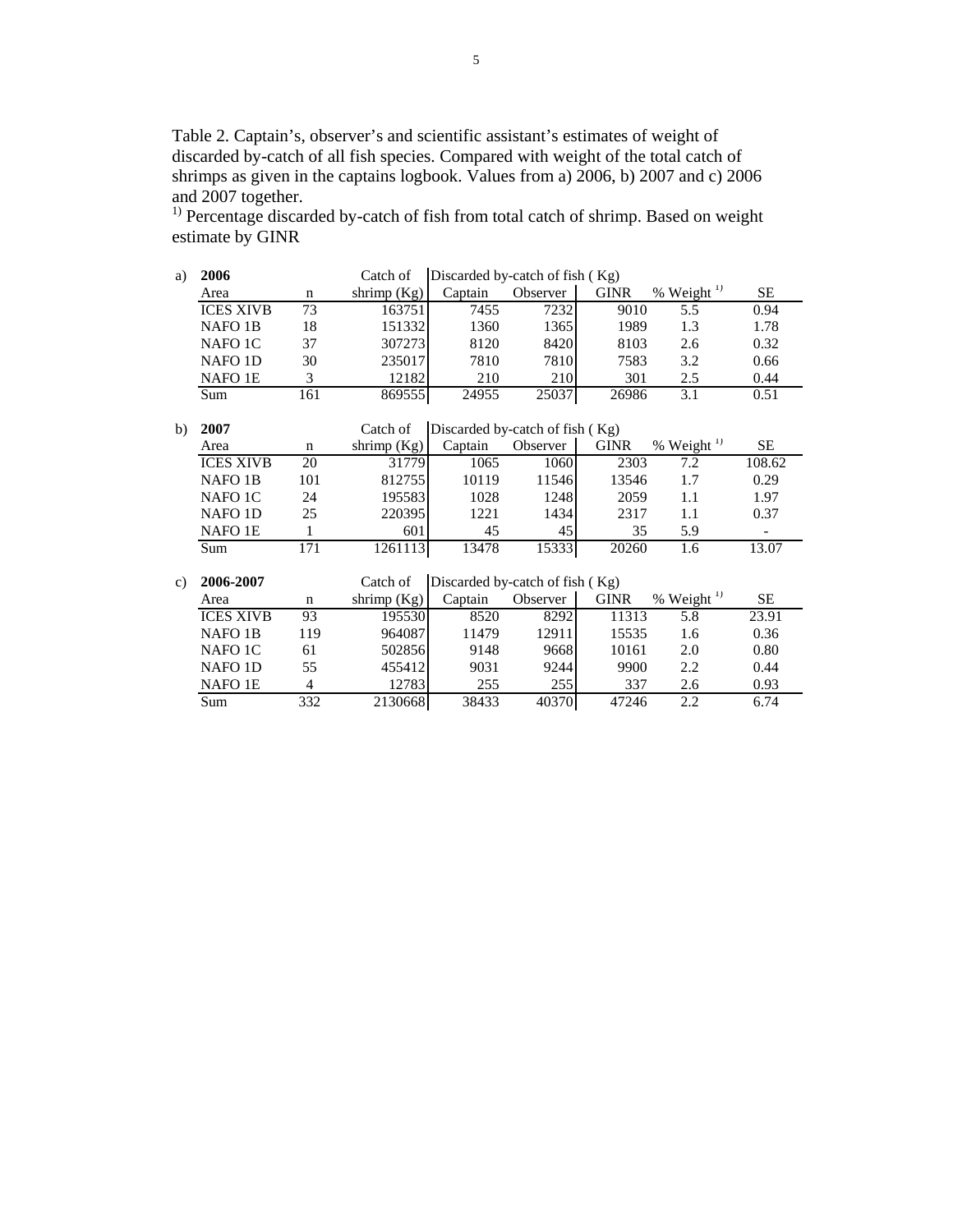Table 3. Captain's, observer's and scientific assistant's estimates of weight of discarded by-catch of redfish. Compared with weight of the total catch of shrimps as given in the captains logbook. Values from a) 2006, b) 2007 and c) 2006 and 2007 together.

<sup>1)</sup> Percentage discarded by-catch of fish from total catch of shrimp. Based on weight estimate by GINR

| a) | 2006                | Discarded by-catch of Redfish (Kg)<br>Catch of |               |         |          |             |                        |      |  |
|----|---------------------|------------------------------------------------|---------------|---------|----------|-------------|------------------------|------|--|
|    | Area                | n                                              | shrimp $(Kg)$ | Captain | Observer | <b>GINR</b> | % Weight $\frac{1}{2}$ | SЕ   |  |
|    | <b>ICES XIVB</b>    | 72                                             | 1607211       | 134     | 1321     | 131         | 0.1                    | 0.03 |  |
|    | NAFO <sub>1</sub> B | 18                                             | 151332        | 855     | 855      | 1220        | 0.8                    | 1.73 |  |
|    | NAFO 1C             | 36                                             | 297850        | 805     | 1110     | 1052        | 0.4                    | 0.10 |  |
|    | NAFO <sub>1</sub> D | 29                                             | 233982        | 1925    | 1925     | 2217        | 0.9                    | 0.47 |  |
|    | NAFO 1E             |                                                | 12182         | 15      | 15       | 19          | 0.2                    | 0.11 |  |
|    | Sum                 | 158                                            | 856067        | 3734    |          | 4638        | 0.5                    | 0.22 |  |

b) **2007** Catch of Discarded by-catch of Redfish ( Kg)

| ---                 |     |               |         |          |      |                                |       |
|---------------------|-----|---------------|---------|----------|------|--------------------------------|-------|
| Area                | n   | shrimp $(Kg)$ | Captain | Observer | GINR | Weight $^{1}$<br>$\frac{0}{0}$ | SЕ    |
| <b>ICES XIVB</b>    | 20  | 31779         | 335     | 335      | 351  |                                | 26.06 |
| NAFO <sub>1</sub> B | 101 | 812755        | 4239    | 4828     | 5099 | 0.6                            | 0.15  |
| NAFO 1C             | 24  | 1955831       | 373     | 423      | 352  | 0.2                            | 1.10  |
| <b>NAFO 1D</b>      | 25  | 220395        | 601     | 624      | 552  | 0.3                            | 0.08  |
| NAFO 1E             |     | 601           |         |          | 16   | 2.6                            |       |
| Sum                 |     |               | 5553    | 62151    | 6369 | 0.5                            | 3.14  |

| c) | 2006-2007           |     | Catch of      | Discarded by-catch of Redfish (Kg) |          |             |                        |      |  |
|----|---------------------|-----|---------------|------------------------------------|----------|-------------|------------------------|------|--|
|    | Area                | n   | shrimp $(Kg)$ | Captain                            | Observer | <b>GINR</b> | % Weight $\frac{1}{1}$ | SЕ   |  |
|    | <b>ICES XIVB</b>    | 92  | 192500        | 469                                | 467      | 482         | 0.3                    | 5.81 |  |
|    | NAFO <sub>1</sub> B | 119 | 964087        | 5094                               | 5683     | 6319        | 0.7                    | 0.30 |  |
|    | NAFO 1C             | 60  | 493433        | 1178                               | 1533     | 1404        | 0.3                    | 0.44 |  |
|    | NAFO <sub>1</sub> D | 54  | 454377        | 2526                               | 2549     | 2769        | 0.6                    | 0.26 |  |
|    | NAFO 1E             |     | 12783         | 20                                 | 20I      | 34          | 0.3                    | 0.62 |  |
|    | Sum                 | 329 | 2117180       | 9287                               | 10252    | 11007       | 0.5                    | 1.64 |  |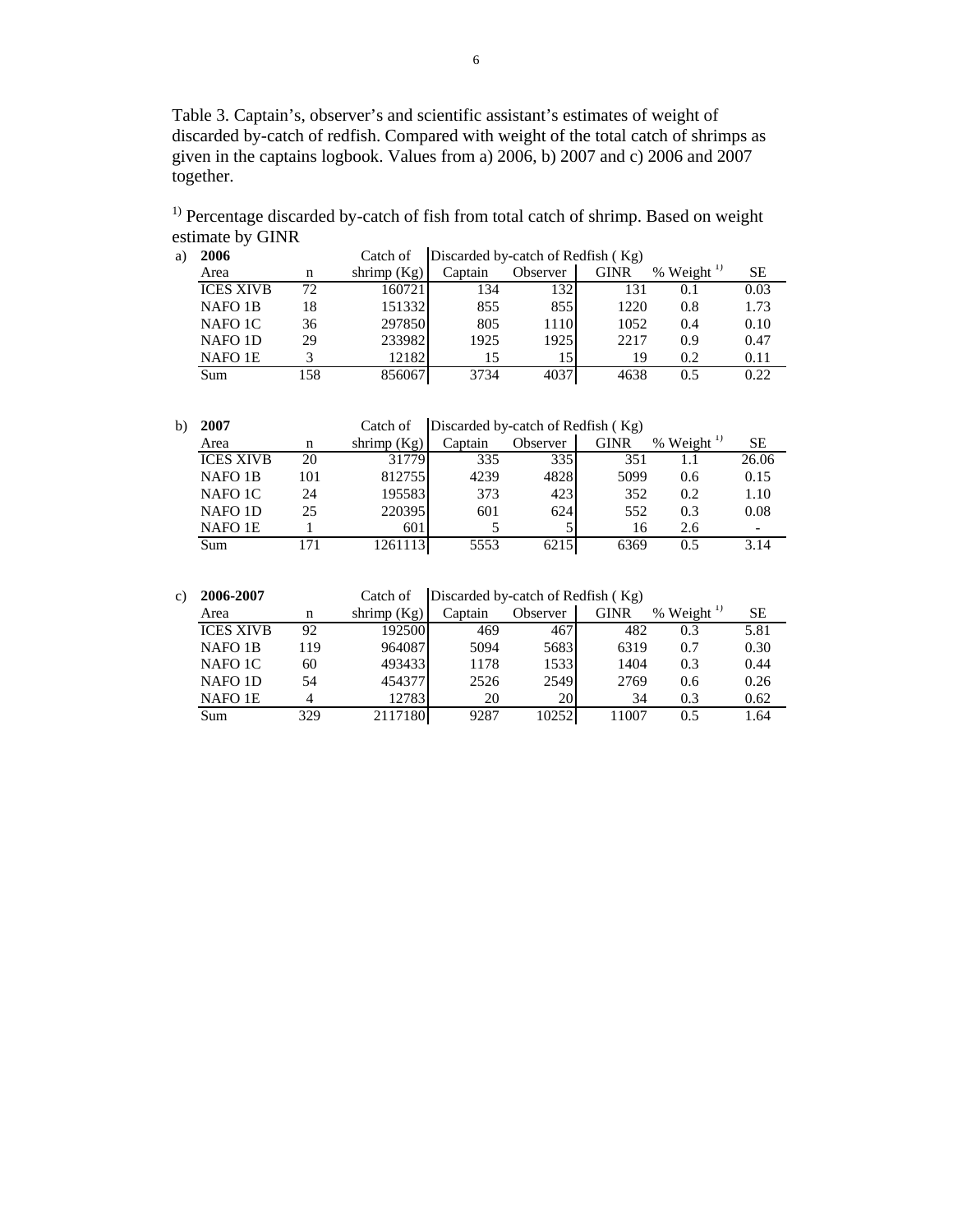Table 4. Weight of discarded Greenland halibut. Neither the captain nor observer gives information on their estimate on Greenland halibut; therefore the weights are compared with their estimates on by-catch of all fish.

<sup>1)</sup> Percentage discarded by-catch of fish from total catch of shrimp. Based on weight estimate by GINR Discarded by-catch

|                     |     |               |                                   |          |             | Discarded by-catch     |                 |      |
|---------------------|-----|---------------|-----------------------------------|----------|-------------|------------------------|-----------------|------|
| 2006-2007           |     | Catch of      | Discarded by-catch of fish $(Kg)$ |          |             | of Grl. Halibut $(Kg)$ |                 |      |
| Area                | n   | shrimp $(Kg)$ | Captain                           | Observer | <b>GINR</b> | <b>GINR</b>            | % Weight $^{1}$ | SE   |
| <b>ICES XIVB</b>    | 92  | 192500        | 8490                              | 8262     | 11250       | 364                    | 0.19            | 0.04 |
| NAFO 1B             | 113 | 908107        | 10944                             | 12376    | 14620       | 3098                   | 0.34            | 0.18 |
| NAFO 1C             | 60  | 499365        | 9113                              | 9578     | 10051       | 1164                   | 0.23            | 0.07 |
| NAFO <sub>1</sub> D | 53  | 433337        | 7491                              | 7704     | 8451        | 195                    | 0.04            | 0.03 |
| NAFO 1E             | 4   | 127831        | 255                               | 255      | 337         |                        | 0.04            | 0.04 |
| Sum                 | 322 | 2046092       | 36293                             | 38175    | 44709       | 4825                   | 0.24            | 0.07 |
|                     |     |               |                                   |          |             |                        |                 |      |

Table 5. Weight of discarded cod. Neither the captain nor observer gives information on their estimate on cod; therefore the weights are compared with their estimates on by-catch of all fish.

<sup>1)</sup> Percentage discarded by-catch of fish from total catch of shrimp. Based on weight estimate by GINR  $\mathbf{r}$ 

|                  |     |               |                                 |          |       | Discarded by-catch |                        |           |
|------------------|-----|---------------|---------------------------------|----------|-------|--------------------|------------------------|-----------|
| 2006-2007        |     | Catch of      | Discarded by-catch of fish (Kg) |          |       | of $Cod(Kg)$       |                        |           |
| Area             | n   | shrimp $(Kg)$ | Captain                         | Observer | GINR  | <b>GINR</b>        | % Weight $\frac{1}{2}$ | <b>SE</b> |
| <b>ICES XIVB</b> | 83  | 180352        | 7718                            | 7490     | 10650 | 29                 | 0.02                   | 0.03      |
| NAFO 1B          | 118 | 950933        | 11414                           | 12846    | 15364 | 151                | 0.02                   | 0.01      |
| NAFO 1C          | 61  | 502856        | 9148                            | 9668     | 10161 | 287                | 0.06                   | 0.09      |
| NAFO 1D          | 53  | 433337        | 7491                            | 7704     | 8451  | 389                | 0.09                   | 0.07      |
| NAFO 1E          |     | 12783         | 255                             | 255      | 337   | 21                 | 0.17                   | 0.06      |
| Sum              | 319 | 2080261       | 36026                           | 37963    | 44963 | 877                | 0.04                   | 0.02      |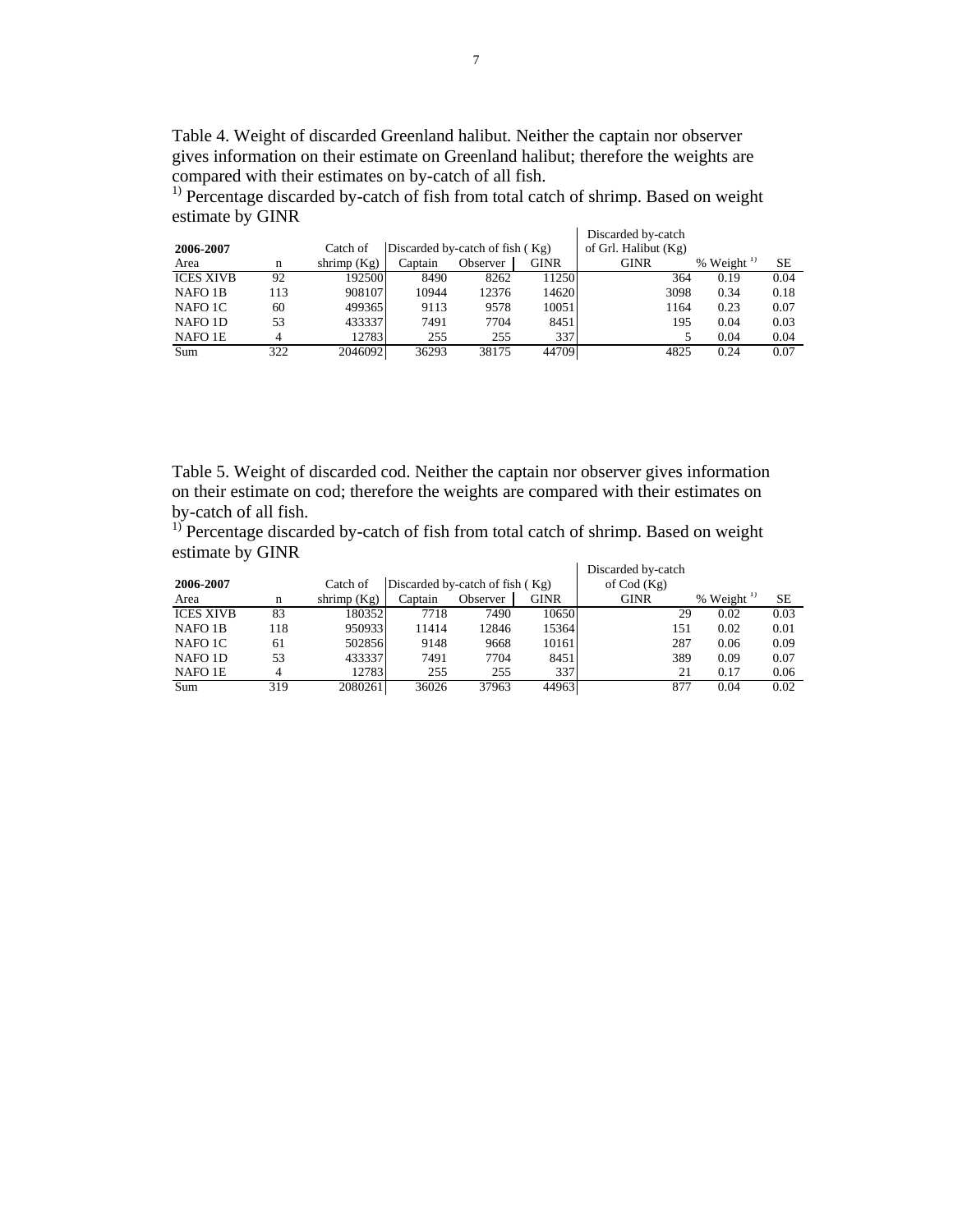| Name                                          |                                               | Area             |            |            |            |            |            |
|-----------------------------------------------|-----------------------------------------------|------------------|------------|------------|------------|------------|------------|
| English                                       | Latin                                         | <b>ICES XIVB</b> | NAFO 1B    | NAFO 1C    | NAFO 1D    | NAFO 1E    | Sum        |
| Redfish sp.                                   | Sebastes sp.                                  | 71.7             | 1332.8     | 144.5      | 1119.3     | 15.5       | 2683.8     |
| Capelin                                       | Mallotus villosus                             | 604.6            | 45.8       | 60.4       | 1007.6     | 3.3        | 1721.6     |
| Goiter blacksmelt                             | Bathylagus euryops                            | 1145.5           | 0.1        | 0.0        | 0.0        | 0.0        | 1145.6     |
| American plaice                               | Hippoglossoides platessoides                  | 389.8            | 309.7      | 68.2       | 176.2      | 2.6        | 946.4      |
| Eelpouts                                      | Lycodes sp.                                   | 589.9            | 87.4       | 1.4        | 2.0        | 1.5        | 682.1      |
| Greenland halibut                             | Reinhardtius hippoglossoides                  | 117.6            | 160.4      | 88.1       | 38.4       | 0.0        | 404.5      |
| Cod                                           | Gadus morhua                                  | 5.5              | 43.3       | 35.9       | 271.1      | 0.6        | 356.4      |
| Thorny skate                                  | Raja radiata                                  | 41.4             | 32.7       | 10.3       | 68.0       | 8.8        | 161.1      |
| Daubed shanny                                 | Leptoclinus maculatus                         | 0.0              | 64.8       | 3.0        | 13.2       | 0.0        | 81.0       |
| Glacier Lanternfish                           | Benthosema glasiale                           | 0.0              | 0.8        | 0.3        | 57.2       | 0.2        | 58.4       |
| Snakeblenny                                   | Lumpenus lampretaeformis                      | 0.0              | 46.8       | 4.0        | 6.7        | 0.0        | 57.5       |
| Squid                                         | Squid                                         | 36.1             | 16.5       | 1.4        | 3.0        | 0.0        | 57.0       |
| Polar cod                                     | Boreagadus saida                              | 34.0             | 13.7       | 0.2        | 5.6        | 0.1        | 53.6       |
| Slickheads                                    | Alepocephalidae                               | 51.2             | 0.4        | $0.0\,$    | 0.6        | 0.1        | 52.4       |
| Veiled anglemouth                             | Cyclothone microdon                           | 49.9             | 0.0        | 0.0        | 0.0        | 0.1        | 50.0       |
| Atlantic wolffish                             | Anarhicas lupus                               | 4.7              | 19.7       | 5.6        | 9.9        | 0.9        | 40.8       |
| Rockling                                      | Gaidropsarus sp.                              | 30.3             | 0.0        | 0.0        | 1.2        | 0.0        | 31.5       |
| Blue whiting                                  | Micromesistius poutassou                      | 0.0              | 0.4        | 1.1        | 29.2       | 0.2        | 30.9       |
| Rakery beaconlamp                             | Lampanyctus macdonaldi                        | 0.0              | 0.0        | 0.0        | 26.6       | 0.0        | 26.6       |
| Bean's sawtoothed eel                         | Serrivomer beani                              | 21.9             | 0.0        | 0.0        | 0.0        | 0.9        | 22.8       |
| Scaly dragonfish                              | Stomias boa                                   | 19.4             | 0.0        | 1.4        | 1.6        | 0.3        | 22.7       |
| Barracudinas                                  | Paralepididae                                 | 7.9              | 6.3        | 0.2        | 7.4        | 0.0        | 21.8       |
| Sculpin sp.                                   | Triglops sp.                                  | 7.0              | 6.8        | 0.1        | 0.4        | 0.2        | 14.6       |
| Sea tadpole                                   | Careproctus reinhardti                        | 13.0             | 0.0        | 0.0        | 0.0        | 0.0        | 13.0       |
| Hookear sculpins                              | Artedillius sp.                               | 7.1              | 4.9        | 0.0        | 0.0        | 0.0        | 12.0       |
| Snaggletoth                                   | Astronesthinae                                | 10.1             | 0.0        | 0.0        | 0.0        | 0.0        | 10.1       |
| <b>Bigscale</b> fishes                        | Melamphaidae                                  | 8.6              | 0.0        | 0.0        | 0.0        | 0.0        | 8.6        |
| Deepsea lizardfish                            | Bathysaurus ferox                             | 8.4              | 0.0        | 0.0        | 0.0        | 0.0        | 8.4        |
| Atlantic herring                              | Clupea harengus                               | 0.0              | 0.0        | 0.8        | 6.9        | 0.0        | 7.7        |
| <b>Skates</b>                                 | raja sp.                                      | 4.5              | 0.0        | 0.0        | 0.0        | 0.0        | 4.5        |
| Snailfishes                                   | Liparidae                                     | 4.1              | 0.2        | 0.0        | 0.0        | 0.0        | 4.2        |
| Spotted wolffish                              | Anarhichas minor                              | 0.0              | 4.2        | 0.0        | 0.0        | 0.0        | 4.2        |
| Shortfinned tadpole                           | Careproctus micropus                          | 3.5              | 0.5        | 0.0        | 0.0        | 0.0        | 4.1        |
| Sand lances                                   | Ammodytidae                                   | 0.0              | 3.8        | 0.0        | 0.0        | 0.0        | 3.8        |
| Mirror lanternfish                            | Lampadena speguligera                         | 0.4              | 0.0        | 0.0        | 2.9        | 0.0        | 3.3        |
| Threadfin rockling                            | Gaidropsarus ensis                            | 0.0              | 0.0        | 0.0        | 3.2        | 0.0        | 3.2        |
| Alligatorfish                                 | Aspidophoroides monopterygius                 | 0.0<br>2.1       | 2.4        | 0.2<br>0.0 | 0.1<br>0.0 | 0.0        | 2.6<br>2.1 |
| Tubeshoulders                                 | Platytroctidae                                | 0.0              | 0.0        | 1.9        | 0.0        | 0.0<br>0.0 | 1.9        |
| Fourbeard rockling                            | Enchelyopus cimbrius                          |                  | 0.0<br>0.0 | 0.0        | 0.0        | 0.0        | 1.4        |
| Sloane's viperfish                            | Chauliodus sloani                             | 1.4              |            | 0.0        | 0.0        | 0.0        | 1.3        |
| Stoplight loosejaw                            | Malacostens niger                             | 1.3<br>0.9       | 0.0<br>0.1 | 0.0        | 0.0        | 0.0        | 1.1        |
| Atlantic poacher<br>Atlantic spiny lumpsucker | Leptagonus decagonus                          | 0.0              | 0.9        | 0.0        | 0.0        | 0.0        | 0.9        |
| Bristlemouth                                  | Eumicrotremus spinosus                        | 0.9              | 0.0        | 0.0        | 0.0        | 0.0        | 0.9        |
| Tusk                                          | Gonostoma bathyphilum<br><b>Brosme</b> brosme | 0.0              | 0.0        | $_{0.0}$   | 0.8        | 0.0        | 0.8        |
| Thorned sculpins                              | Icelus sp.                                    | 0.1              | 0.1        | 0.1        | 0.4        | 0.0        | 0.8        |
| Northern wolffish                             | Anarhichas denticulatus                       | 0.0              | 0.5        | 0.0        | 0.0        | 0.0        | 0.5        |
| Greater argentine                             | Argentina silus                               | 0.0              | 0.0        | 0.0        | 0.4        | 0.0        | 0.4        |
| Deep-sea spiny eels                           | Notacanthidae                                 | 0.4              | 0.0        | 0.0        | 0.0        | 0.0        | 0.4        |
| Rock gunnel                                   | Pholis gunnellus                              | 0.0              | 0.3        | $0.0\,$    | 0.0        | 0.0        | 0.3        |
| Grenadiers                                    | Macrouridae                                   | 0.3              | 0.0        | $0.0\,$    | 0.0        | 0.0        | 0.3        |
| Pelican eel                                   | Eurypharynkx pelacanoides                     | 0.2              | 0.0        | $0.0\,$    | 0.0        | 0.0        | 0.2        |
| Moustache sculpin                             | Triglops murray                               | 0.0              | 0.0        | 0.2        | 0.0        | 0.0        | 0.2        |
| Arctic rockling                               | Gaidropsarus argentatus                       | 0.0              | 0.0        | $0.0\,$    | 0.2        | 0.0        | 0.2        |
| Haddock                                       | Melanogrammus aeglefinus                      | 0.1              | 0.0        | 0.0        | 0.1        | 0.0        | 0.2        |
| Bluntsnout smooth-head                        | Xenodermichthys copei                         | 0.0              | 0.0        | $0.0\,$    | 0.1        | 0.0        | 0.1        |
| Fatheads                                      | Cottunculus sp.                               | 0.1              | 0.0        | $0.0\,$    | 0.0        | 0.0        | 0.1        |
| Dreamers                                      | Oneirodidae                                   | 0.1              | 0.0        | $0.0\,$    | 0.0        | 0.0        | 0.1        |
| <b>Bristlemouths</b>                          | Conostomatidae                                | 0.1              | 0.0        | 0.0        | 0.0        | 0.0        | 0.1        |
|                                               |                                               |                  |            |            |            |            |            |
|                                               | Number of hauls                               | 35               | 23         | 5          | 10         | 1          | 74         |
|                                               | Catch of shrimp (kg)                          | 84735            | 215905     | 29154      | 69937      | 601        | 400332     |
|                                               | Sum of discarded fish (kg)                    | 3296             | 2206       | 429        | 2860       | 35         | 8827       |

Table 6. Haul and species composition in 74 hauls distributed on NAFO Div. 1B, 1C, 1D, 1E and ICES XIVB.

 $\overline{\phantom{a}}$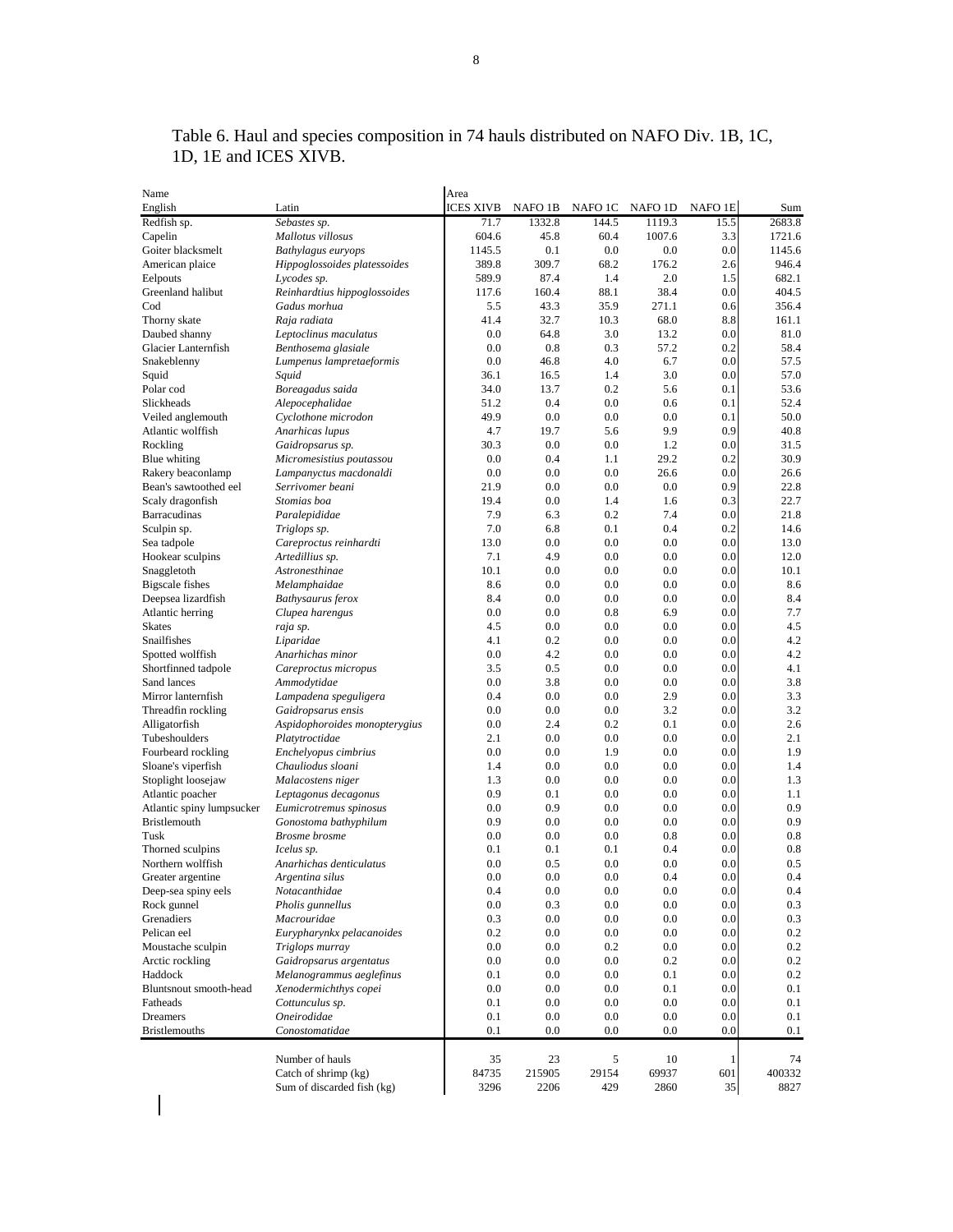

Figure 1. Distribution of hauls (n=332). Dots varies in size equal to the percentage fish by-catch of the total catch of shrimps. Dotted line: 500 m depth line, Solid line: The 200 nm EEC line. The two hauls with very high percentages were due to few kilo's of shrimp caught in these hauls.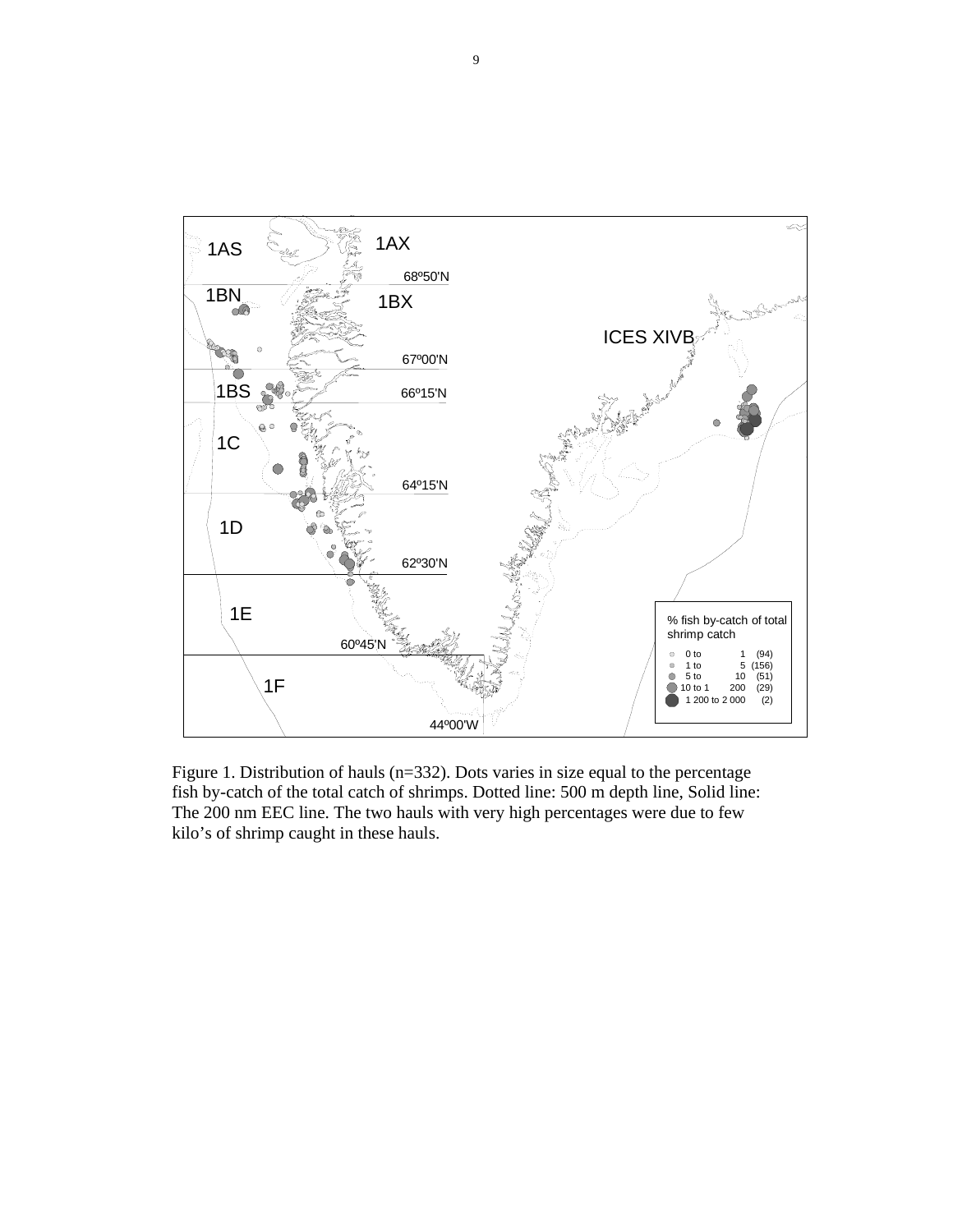

Scientific assistant, % fish of total shrimp catch

Figure 2. Percentage fish by-catch of total shrimp catch found by scientific assistant plotted against an average of the same percentage estimated by captain and GFLK observer. Dotted line: 10 % of total shrimp catch. If by-catch rates are above 10 % fishing ground should be changed by at least 5 nautical miles. Solid line: 1:1 accordance between logbook value and scientific assistant. Note the logarithmic scale.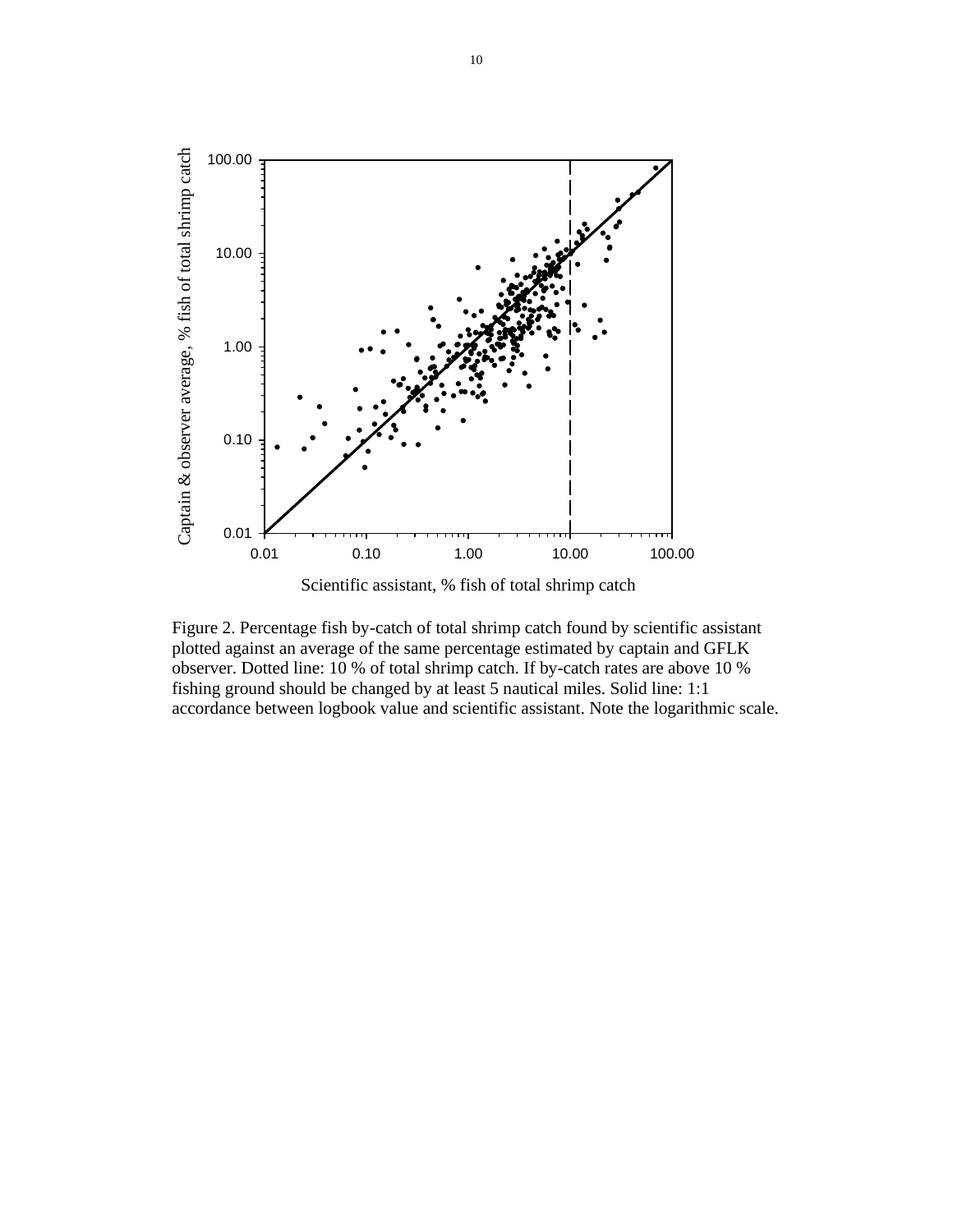



Length distributions of Cod (n=127), Greenland halibut (n=437) and redfish (*Sebastes* sp.) (n=2259) from ICES XIVb (trip 1,2 and 7). Note different scale on y-axis.